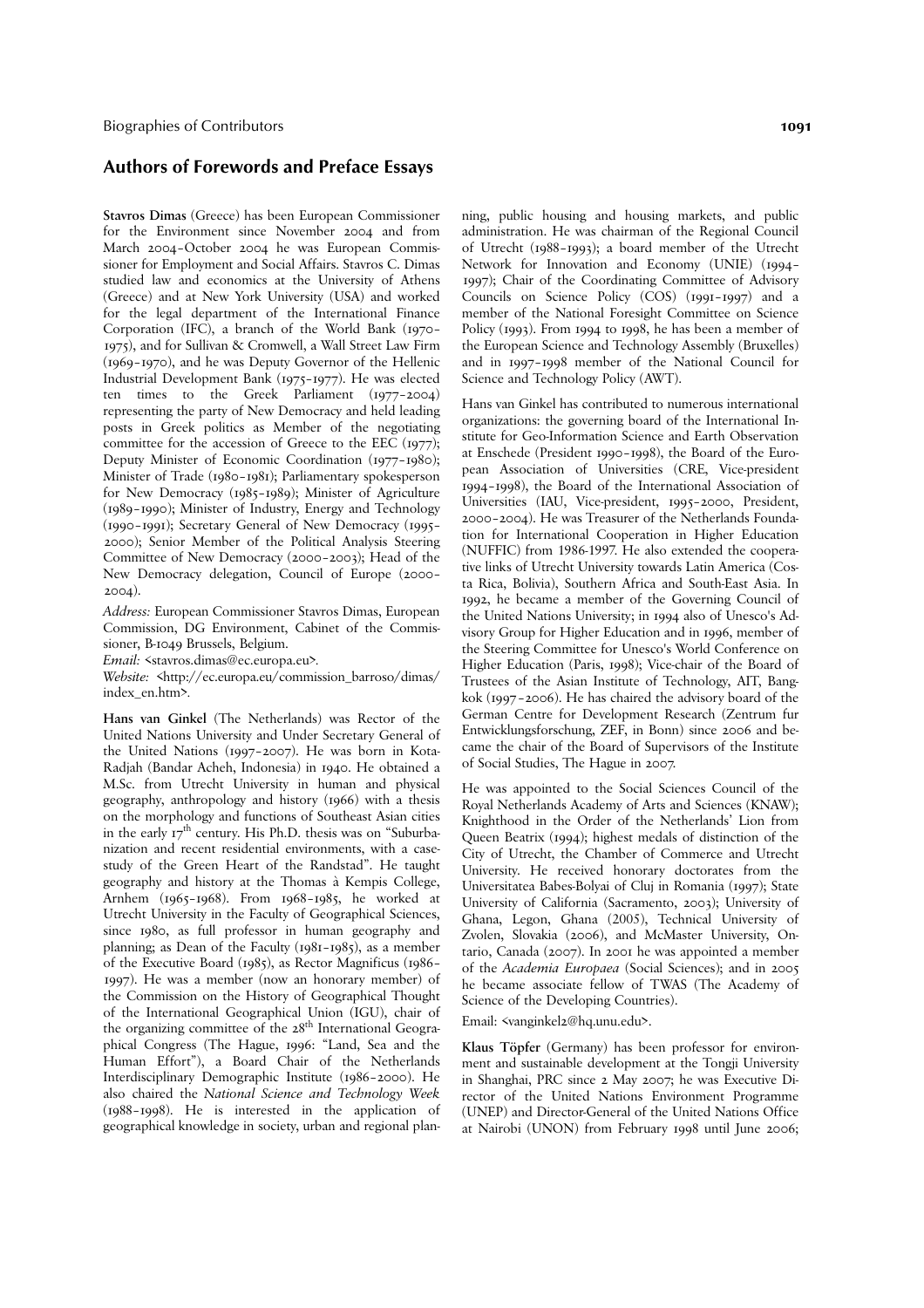Acting Executive Director of the United Nations Centre for Human Settlements (formerly UNCHS/Habitat, now UN Habitat) from July 1998 to August 2000; from 1994–1995 he was chairman of the UN Commission on Sustainable Development (CSD).

Before joining the UN, he held several posts in the Federal Government of Germany as Federal Minister of Regional Planning, Building and Urban Development as well as Coordinator of the Transfer of the Parliament and Federal Government to Berlin (1994–1998); as Federal Minister of the Environment, Nature Conservation and Nuclear Safety (1987–1994). Before he was State Minister of Environment and Health in Rhineland-Palatine (1985–1987) and State Secretary at the Ministry of Social Affairs, Health and Environment (1978–1985).

He studied economics at the universities of Mainz, Frankfurt and Münster where he gradated as an economist (1964) and completed his Ph.D. in political science (1968). From 1965–1971 he was an Assistant at the Central Institute for Regional Research and Planning at the University of Münster, a teaching assistant at the Economic Academy Hagen and at the University of Bielefeld; he headed the department of economics at the Münster Central Institute for Regional Planning (1970–1971) and the department of planning and information at the chancellery of State of Saar (1971–1978), he was a lecturer at the University of Administrative Science in Speyer and an expert in developmental policy in Egypt, Malawi, Brazil and Jordan. Before his political career he was full professor at the University of Hannover where he directed the Institute of Regional Research and Development (1978–1979) and a member in the Council of Experts on Environmental Issues.

He is the recipient of several honours including the Order of Merit (1986), the Commander's Cross of the Order of Merit (1989), and the Grand Cross of the Order of Merit all of the Federal Republic of Germany. In 1997–1998 he was Honorary Professor of Tongji University, Shanghai, People's Republic of China; he received honorary doctorates of the Technical University of Brandenburg, Cottbus; Free University of Berlin and University of Essen (2002); University of Hannover (2003); Technical University Lausanne (2005); and of the Technical University Freiberg (2007). He was awarded the Bruno H. Schubert Environment Prize and the German Environment Prize (2002); the Theodor Heuss Price and the Dag-Hammarskjöld Honorary Medal of the German Society for the United Nations  $(2005).$ 

He spearheaded environmental policy as Minister of Environment in Germany where he introduced many environmental regulations and laws such as the law on the life-cycle economy and the packaging recycling system 'Green dot', to ban the use of environmentally harmful substances such as  $SO_2$  and ozone depleting substances. He actively contributed to the success of the Earth Summit in Rio de Janeiro (1992) as a forerunner in the negotiations for the United Nations Framework Convention on Climate Change (UNFCCC) and the establishment of the Global

Environment Facility (GEF). As Executive Director of UNEP he promoted the environment and sustainable development, and fought for the developing world. He restructured UNEP under five priority areas (environmental assessment and early warning, development of policy instruments, enhanced coordination with environmental conventions, technology transfer and industry, support to Africa). His vision is to make environment work to improve the lives of present and future generations. The environment should not be seen as an impediment for economic development. Protection of natural resources and regulations on the use of harmful substances trigger technology development and create new markets and jobs. He believes that environment policy is the peace policy of the future and he argued that it is crucial that "we create a culture of cooperation and mutual respect between north and south, rich and poor if we want to avoid ever growing tensions in a world where water and other vital resources can no longer be taken for granted."

*Address:* Prof. Dr. Klaus Töpfer, Grüne Mühle 52, 37671 Höxter, Germany.

*Email: <*klaus.toepfer@gmail.com>.

**Jonathan Dean** (United States of America): a former ambassador, is now adviser on Global Security Issues, Union of Concerned Scientists (UCS), one of the largest public interest organizations in the United States working on questions of environmental and international security. A graduate of the National War College, he holds a PhD in political science from George Washington University. During World War II, he saw combat infantry service from Normandy to the Elbe, before he joined the U.S. Foreign Service in 1949. In the Foreign Service, he worked mainly on issues of East-West relations, disarmament, and international peacekeeping. In 1950 in Bonn he was liaison officer between the US High Commission and the Federal German government. Later he served as desk officer for East Germany in the Department of State and as first secretary at the American Embassy in Prague. In the early 1960's, he was principal officer in Elisabethville, Katanga, during the Tshombe secession and the subsequent UN peacekeeping intervention, and deputy director of the Office of United Nations Political Affairs, Department of State, where he worked on peacekeeping and economic sanctions. In 1968 he returned to the American embassy in Bonn as deputy US negotiator for the 1971 quadripartite agreement on Berlin. He joined UCS in 1984, and now works on issues related to national and European security, arms control, and international peacekeeping. He is the author of *Watershed in Europe* (1987), *Meeting Gorbachev's Challenge* (1989), *Ending Europe's Wars* (1994), and co-author of *The Nuclear Turning Point* (Brookings, 1999). His views have also been published in the *New York Times, Los Angeles Times, Boston Globe, Christian Science Monitor, Washington Post* and *Baltimore Sun,* as well as in journals such as *Foreign Policy, International Security* and *Foreign Affairs*. Since 1990, he has served as chairman of the Advisory Board of AFES-PRESS.

*Address***:** Amb. Jonathan Dean, Union of Concerned Scientists, 1707 H Street, NW, Suite 600, Washington, DC 20006- 3962, USA.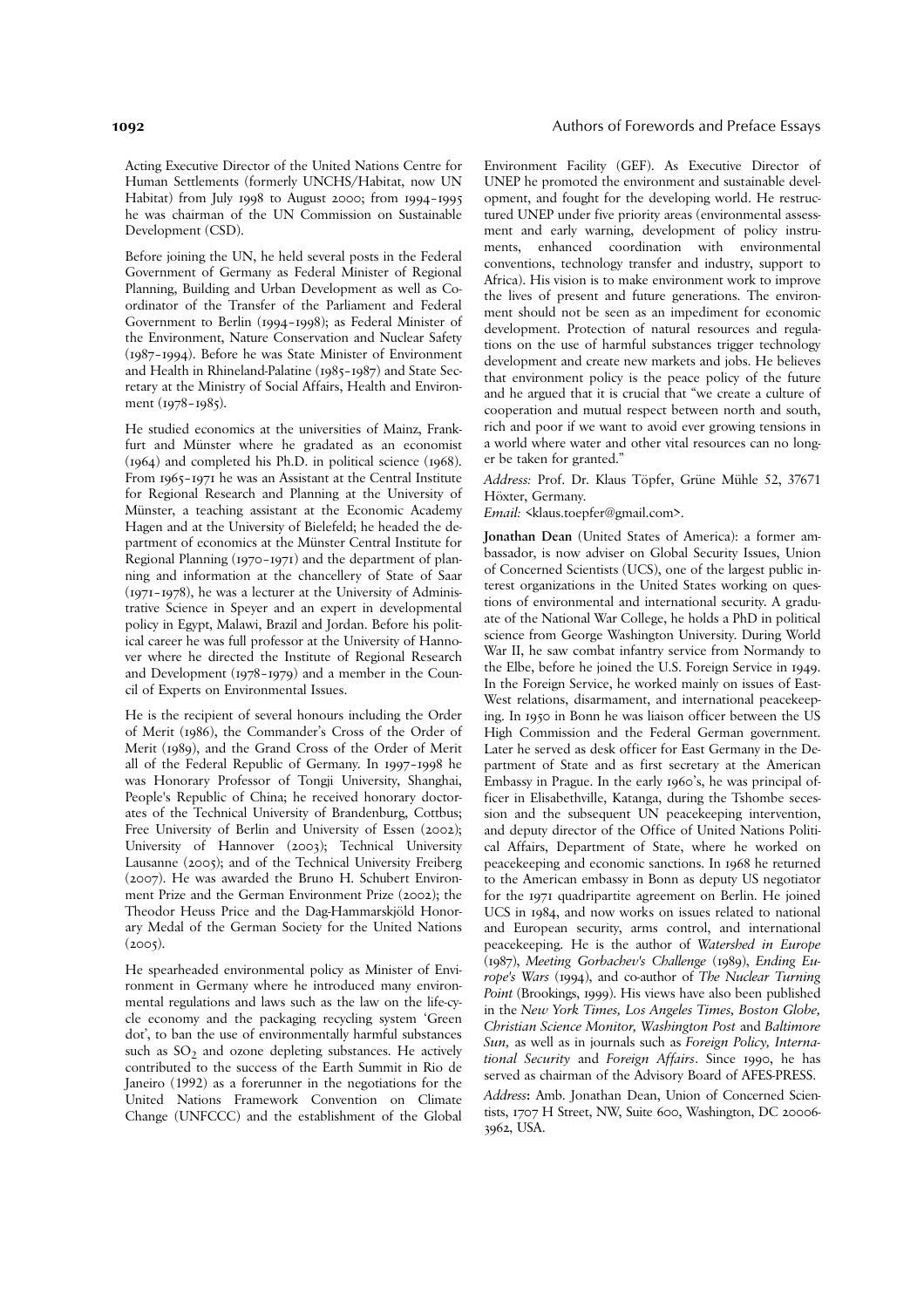*Email:* <jdean@ucsusa.org>.

*Website:* <http://go.ucsusa.org/news/experts.cfm?newsID  $=217$ 

**Úrsula Oswald Spring** (Mexico), research professor at the National University of Mexico (UNAM), in the Regional Multidisciplinary Research Center (CRIM). See: *Biographies of Editors*.

**Vandana Shiva** (India) is a physicist, ecofeminist, environmental activist and author of over 300 papers in scientific and technical journals. She was trained as a physicist and received her Ph.D. in physics at the University of Western Ontario in 1978. She later went on to interdisciplinary research in science, technology and environmental policy, at the *Indian Institute of Science and the Indian Institute of Management* in Bangalore. In 1982, she founded the *Research Foundation for Science, Technology and Ecology*. She has fought for sustainable agriculture and local food culture. In 1995 she co-founded *Diverse Women for Diversity*. She has contributed intellectually and through campaigns to the understanding of intellectual property rights, biodiversity, biotechnology, bioethics, and genetic engineering. She has assisted green grassroots organizations with campaigns against genetic engineering. She advised governments and NGOs and in 1970 she participated in the nonviolent *Chipko movement* and established *Navdanya*, a movement for biodiversity conservation and farmers' rights. She is a leader of the *International Forum on Globalization* and of the *alter-globalization movement*. She has argued for the wisdom of traditional practices in her book *Vedic Ecology*.

In 1993, she received the *Right Livelihood Award* (Alternative Nobel Prize) "for placing women and ecology at the heart of modern development discourse" and the *Global* <sup>500</sup> *Award* of UNEP; the *Earth Day International Award* of the UN; the *Order of the Golden Ark* by his Royal Highness Prince Bernhard of the Netherlands; *VIDA SANA International Award* in Spain; in 1995 the *Pride of the Doon* Award from Doon Citizen Council, Dehra Dun, India; in 1997 *The Golden Plant Award* in Denmark and the *Alfonso Comin Award*, Barcelona, Spain; in 1998 the *Commemorative Medal* by Her Royal Highness Princess Maha Chakri Sirindhorn of Thailand in Bangkok; *Medal of the Presidency of the Italian Republic* from the International Scientific Committee of the Pio Manzu Centre at Rimini, Italy and in 2000 the *Pellegrino Artusi Award*, Italy; in 2001 the *HORIZON* 3000 Award of Austria. All awards were for defending human rights, preservation of peace and sustainable development with a gender perspective for the vision of a world wide fair development.

Among her major publications are: (Co-authored with): H.C. Sharatchandra, J. Banyopadhyay: *Social Economic and Ecological Impact of Social Forestry in Kolar* (Bangalore: Indian Institute of Management, 1981); *Staying Alive: Women, Ecology and Survival in India* (New Delhi: Zed Press, 1988); *Ecology and the Politics of Survival: Conflicts Over Natural Resources in India* (Thousand Oaks, CA: Sage, 1991); *The Violence of the Green Revolution: Ecological degradation and political conflict in Punjab* (New Del-

hi: Zed, 1992); (Ed.): *Biodiversity: Social and Ecological Perspectives* (London: Zed, 1992); (Ed.): *Women, Ecology and Health: Rebuilding Connections* (New Delhi: Dag Hammarskjöld Foundation and Kali for Women, 1993); *Monocultures of the Mind: Biodiversity, Biotechnology and Agriculture* (New Delhi: Zed, 1993); (Co-author with Maria Mies): *Ecofeminism* (Halifax, Nova Scotia, Canada, Fernwood Publications, 1993); *Close to Home: Women Reconnect Ecology, Health and Development Worldwide* (London: Earthscan, 1994); (Co-author with Ingunn Moser): *Biopolitics* (London: Zed, 1995); *Biopiracy: the Plunder of Nature and Knowledge* (Cambridge, MA: South End Press, 1997); *Stolen Harvest: The Hijacking of the Global Food Supply* (Cambridge, MA: South End Press, 1999); *Tomorrow's Biodiversity* (London: Thames and Hudson, 2000); *Patents, Myths and Reality* (Penguin India, 2001); *Water Wars* (Boston: South End Press, 2001); *Vedic Ecology: Practical Wisdom for Surviving the* 21*st Century* (Novato, CA: Mandala Publishing Group, 2002); *Water Wars; Privatization, Pollution, and Profit* (Cambridge, MA: South End Press, 2002); *Globalization's New Wars: Seed, Water and Life Forms* (New Delhi: Women Unlimited, 2005); *Breakfast of Biodiversity: the Political Ecology of Rain Forest Destruction* (2005); *Earth Democracy; Justice, Sustainability, and Peace* (Cambridge, MA: South End Press, 2005).

*Address:* Dr. Vandana Shiva, A-60, Hauz Khas, New Delhi-110016, India; Tel.: 91-11-26535422, 26968077.

*E-mail:* <vshiva@vsnl.com>.

*Website:* <http://www.navdanya.org/about/founder-message.htm>.

**Narcís Serra** (Spain) has been the President of the CIDOB Foundation since 2000. During this time, he has been the driving force behind the creation of the Barcelona Institute for International Studies (IBEI), which was founded with the desire to make Barcelona a centre of reference in the study of this discipline and where he is a Lecturer in International Peace and Security. Currently, he is also the President of Caixa Catalunya and Chairman of the Board of the National Museum of Art of Catalonia (MNAC). In 1977 he was named Catalan Minister of Town and Country Planning and Public Works and in April 1979, he was elected Mayor of Barcelona. In 1982, he was named Spanish Minister of Defence in the Government of Felipe González, and in 1991, he was named Vice President of the Spanish Government. From 1986 until 2004, he was a Deputy for Barcelona in the Spanish Congress. He earned a B.A. in Economics from the University of Barcelona, where he held the position of Teaching Assistant in the College of Economics. Between 1970 and 1972, he studied Monetary Economics as a Research Fellow at the London School of Economics. In 1973, he earned a Ph.D. in Economics from the Autonomous University of Barcelona (UAB), and in 1976, he became a Senior Lecturer in Economic Theory, first at the University of Seville and then at the UAB.

He has given numerous keynote addresses and lectures on issues of war and peace, defence, human security and on the democratic control of armed forces. On this issue, he has written the book: *El Control Democrático de las Fuer-*